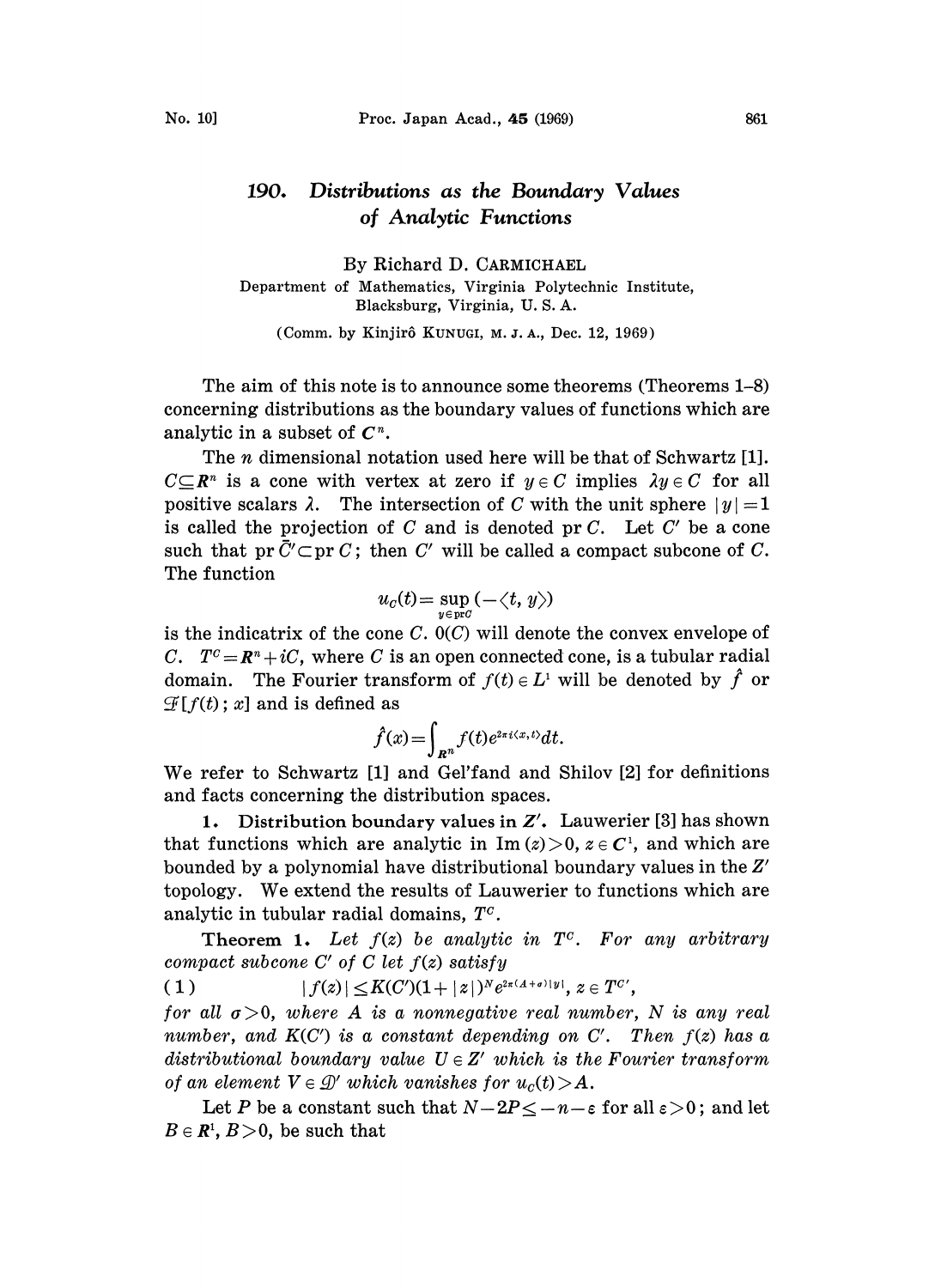$$
Q(1+|z|)^{M}\geq |B+\langle z,z\rangle|\geq (1+|z|)^{2},\ z\in R^{n}+iC'',
$$

where  $C''$  is an arbitrary compact subset of  $C$  and  $Q$  and  $M$  are constants. It follows that

$$
(2) \t\t g(t) = \int_{R^n} f(z)(B + \langle z, z \rangle)^{-P} e^{-2\pi i \langle z, t \rangle} dx
$$

is independent of  $y \in C$  and vanishes if  $u_c(t) > A$ . It is immediate from (2) that  $e^{-2\pi \langle y,t\rangle}g(t)\in L^2$  and  $f(z)(B+\langle z,z\rangle)^{-p}=\mathscr{F}[e^{-2\pi \langle y,t\rangle}g(t);x]$  in the  $L^2$  sense. Letting  $\Psi \in \mathbb{Z}$  and  $\Phi \in \mathbb{Q}$  such that  $\hat{\Phi} = (B + \langle z, z \rangle)^p \Psi$  we have  $\langle f(z), \Psi \rangle = \langle e^{-2\pi \langle y, t \rangle} g(t), \phi \rangle, z \in T^C.$ 

Then as  $y\rightarrow 0$ ,  $y \in C' \subset C$  we see that<br> $\langle e^{-2\pi \langle y, t \rangle} g(t), \phi \rangle \rightarrow \langle g(t), \phi \rangle = \langle U, \Psi \rangle$ 

where  $U \in Z'$  is the Fourier transform of  $V = (B - A)^p g(t) \in \mathcal{D}'$ ,  $A=\frac{1}{4\pi^2}\sum_{j=1}^n\frac{\partial^2}{\partial t_j^2}$ . This proves Theorem 1. Note that  $g(t)$  is continuous

and bounded as  $0(e^{2\pi \langle y,t \rangle})$  for all  $y \in C$ .

We define  $\check{U}$  by  $\langle \check{U}, \Phi \rangle = \langle U, \Phi(-t) \rangle$  and denote a neighborhood of the origin with radius R by  $N(0, R)$ . As a converse result to Theorem <sup>I</sup> we obtain

**Theorem 2.** Let  $U = D^{\alpha}g(t)$ , where  $g(t)$  is continuous and bounded as  $0(e^{2\pi\langle B,\,t\rangle})$  for all  $B\in 0(C)$ . Let U vanish if  $u_c(t) > 0$ . Then there exists a function  $f(z)$  which is analytic in  $T^{0(C)}$ , and for any compact subcone C' of C we have

( 3 )  $|f(z)| \leq K(C')(1+|z|)^N$ ,  $z \in T^{C' \setminus (C' \cap N(0,R))}$ , where R is fixed. Furthermore  $f(z) \rightarrow \mathcal{F}(\check{U}) \in Z'$  in the topology of Z' as  $y\rightarrow 0$ ,  $y \in C'$ .

The desired function is  $f(z) = \langle U, e^{2\pi i \langle z, t \rangle} \rangle$ , which can be shown to be analytic in  $T^{0(C)}$ . The boundedness condition follows by a straightforward calculation. Let  $\Psi \in Z$  and  $\Psi = \hat{\phi}, \phi \in \mathcal{D}$ . We obtain  $\langle \langle U, e^{2\pi i \langle z, t \rangle} \rangle, \Psi \rangle = \langle U, e^{-2\pi \langle y, t \rangle} \phi(-t) \rangle.$ 

As  $y\rightarrow 0$  in  $C' \subset C$ , it follows that

$$
\langle\langle U,\,e^{2\pi i\langle z,t\rangle}\rangle,\,\Psi\rangle{\rightarrow}\langle\check{U},\,\varPhi\rangle{=}\langle V,\,\Psi\rangle
$$

where  $V = \mathcal{F}(\check{U})$ .

The results of this seetion suggest a solution to the Hilbert problem for Z'. Let  $U \in Z'$  be such that  $\mathcal{F}^{-1}U = \check{V} \in \mathcal{D}'$ ,  $V = D^{\alpha}g(t)$ , where  $g(t)$ is continuous and bounded as  $0(e^{2\pi\langle B, (|t_1|,\cdots,|t_n|)\rangle})$  for all B, B being an *n*-tuple of positive real numbers. Denote  $G_i = \{z : \delta_i \text{Im}(z_i) > 0, \delta\}$  $=(\delta_1,\cdots,\delta_n), \delta_j=\pm 1, j=1,\cdots,n\}.$  Denote  $\mathcal{O}_s = \{t:\delta_j t_j > 0, j=1,\cdots,n\};$ and let

 $g_{\mathcal{O}_{\delta}}(t) \!=\! -\big\{\begin{matrix} g(t),\, t\in \mathcal{O}_\delta\ 0\quad ,\, t\notin \mathcal{O}_\delta \text{ and } t\notin \text{boundary of }\mathcal{O}_\delta. \end{matrix}\!\!\!$ 

Put  $V_{\mathcal{O}_\delta} = D^{\alpha} g_{\mathcal{O}_\delta}(t)$ . Then  $\langle V_{\mathcal{O}_\delta}, e^{2\pi i \langle z,t\rangle} \rangle \rightarrow \mathcal{F}(\check{V}_{\mathcal{O}_\delta})$  in Z' as Im (z)  $\rightarrow$  0,  $z \in G_s$ . We obtain  $U = \sum_i \mathcal{F}(V_{\mathcal{O}_s})$  where there are  $2^n$  elements in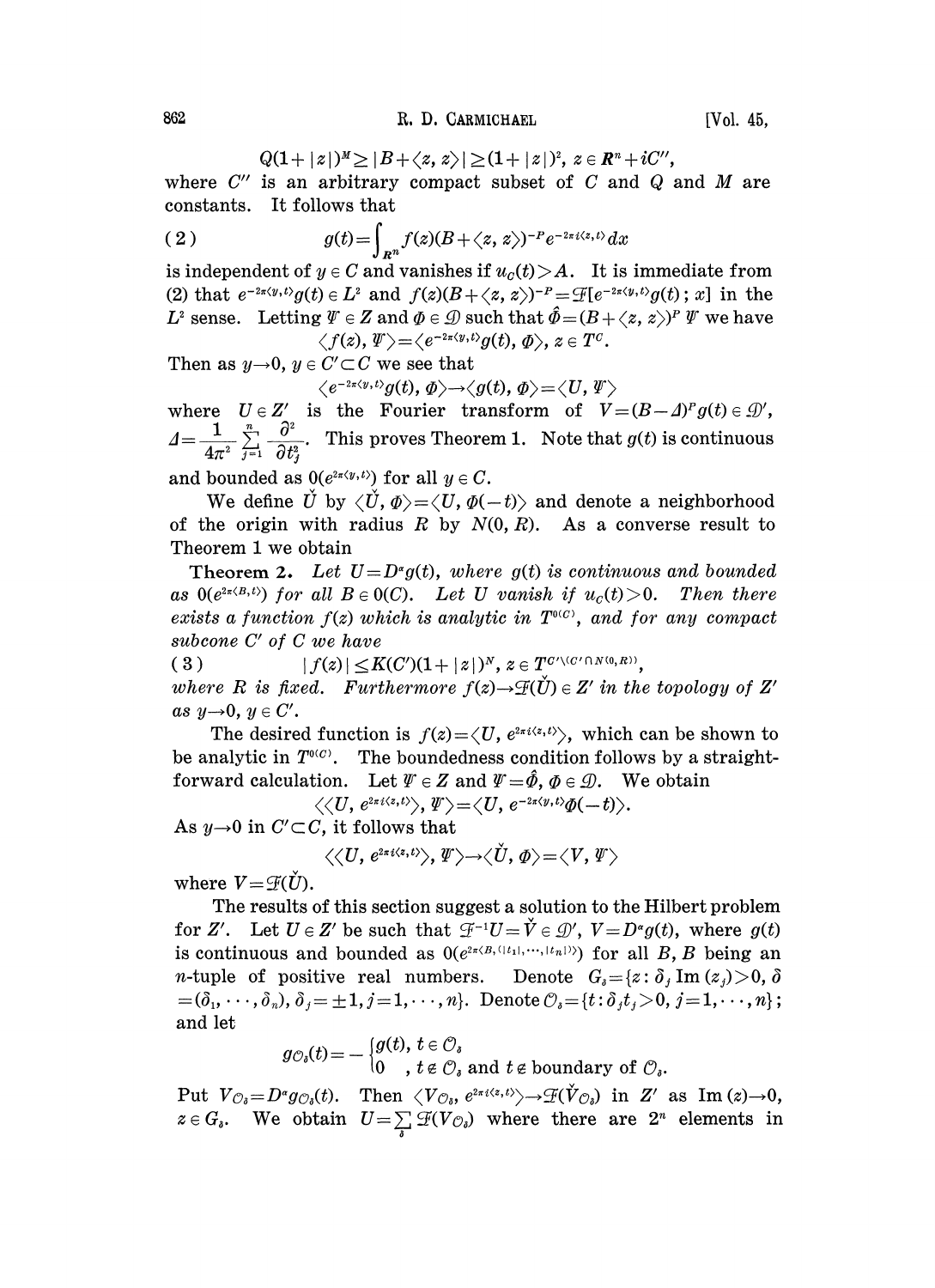this sum.

2. Distributional boundary values in  $S'$ . We obtain a boundary value theorem for  $S'$  under the assumption of the boundedness<br>condition (1). Such theorems have relevance in quantum field theory value theorem for  $S'$  under the assumption of the boundedness (see [4]).

**Theorem 3.** Let  $f(z)$  be analytic in  $T<sup>c</sup>$  and satisfy (1). Let  $f(z)$  $\rightarrow U$  in the topology of S' as y $\rightarrow$ 0, y  $\in C'$ , C' being an arbitrary compact subcone of C. Then  $U \in S'$ ; there exists an element  $V \in S'$  which. subcone of C. Then  $U \in S'$ ; there exists an element  $V \in S'$  which vanishes if  $u_c(t) > A$ ; and  $f(z) = \langle V, e^{2\pi i \langle z, t \rangle} \rangle$ ,  $z \in T^c$ , as elements of S'.

The fact that  $U \in \mathcal{S}'$  follows immediately from the completeness of the S' topology. The element V is  $(B-\Delta)^p g(t)$  which is shown to be in S' using Theorem 1. The equality  $f(z) = \langle V, e^{2\pi i \langle z, t \rangle} \rangle$ ,  $z \in T^c$ , in S' follows using the relation  $f(z)(B + \langle z, z \rangle)^{-p} = \mathcal{F}[e^{-2\pi \langle y, t \rangle} g(t); x]$  in the  $L^2$ sense which was obtained in the proof of Theorem 1. We note this result has been obtained by DeJager [5] and Beltrami and Wohlers ([6], [7]) if C is Im  $(z) > 0$ ,  $z \in C<sup>1</sup>$  and by L. Gårding ([4], p. 61) if C is the forward or backward light cone. We note that Vladimirov [8, p. 235] has characterized functions which are analytic in tubular cones and which have distributional boundary values in  $S'$  using a boundedness condition which is more restrictive than (1).

Let  $f(z)$  be bounded in S' as a function of x for any  $y \in C$ . Since  $C'$  being any arbitrary compact subcone of  $C$ . Using Theorem 3 we is a Montel space then  $f(z)$  converges to some  $U \in \mathcal{S}'$  as  $y \rightarrow 0$ ,  $y \in \mathcal{C}'$ , have proved

**Theorem 4.** Let  $f(z)$  be analytic in  $T<sup>c</sup>$  and satisfy (1). Let  $f(z)$ be bounded in S' as a function of x for any  $y \in C$ . Then there exists<br>an element  $U \in S'$  such that  $f(z) {\rightarrow} U$  in S' as  $y {\rightarrow} 0$ ,  $y \in C'$ ; and the<br>conclusions of Theorem 3 hold. be bounded in S' as a function of x for any  $y \in C$ . Then there exists conclusions of Theorem 3 hold.

This result extends a theorem of Swartz [9].

A theorem for functions analytic in an octant  $G_s$  which gives other conditions for the convergence in S' of Theorem 3 to be proved is<br>Theorem 5. Let  $f(z)$  be analytic in  $G_{\alpha_1,\ldots,\alpha_n}$  and let it be continu

**Theorem 5.** Let  $f(z)$  be analytic in  $G_{(1,...,1)}$  and let it be continuous on Im  $(z_j)=0$ ,  $j=1, \dots, n$ . Let  $f(z)$  satisfy.

( 4 )  $|f(z)| \leq Q(1+ |z|)^N e^{2\pi \langle A, (|y_1|, \cdots, |y_n|) \rangle}, \text{Im}(z_i) \geq 0, j=1, \cdots, n,$ 

for some constants  $Q$  and  $N$  and for any n-tuple  $A$  of real numbers. Then there exists an element  $U \in \mathcal{S}'$  such that  $\mathrm{supp\,}(U) {\subseteq} S_A {=} \{t: -A_A\}$  $\leq t_j < \infty$ ,  $j = 1, \dots, n$ ;  $f(z) = \langle U, e^{2\pi i \langle z, t \rangle} \rangle$ ,  $z \in G_{(1, \dots, 1)}$ ; and  $f(z) \to \hat{U}$  in S' as Im  $(z) \rightarrow 0$ .

A similar result holds for each octant  $G_{\delta}$ .

As a converse result we obtain

**Theorem 6.** Let  $U \in \mathcal{S}'$  and let U vanish if  $u_c(t) > A \ge 0$ . Then there exists a function  $f(z)$  which is analytic in  $T^{0(0)}$ ;  $f(z)$  satisfies (3);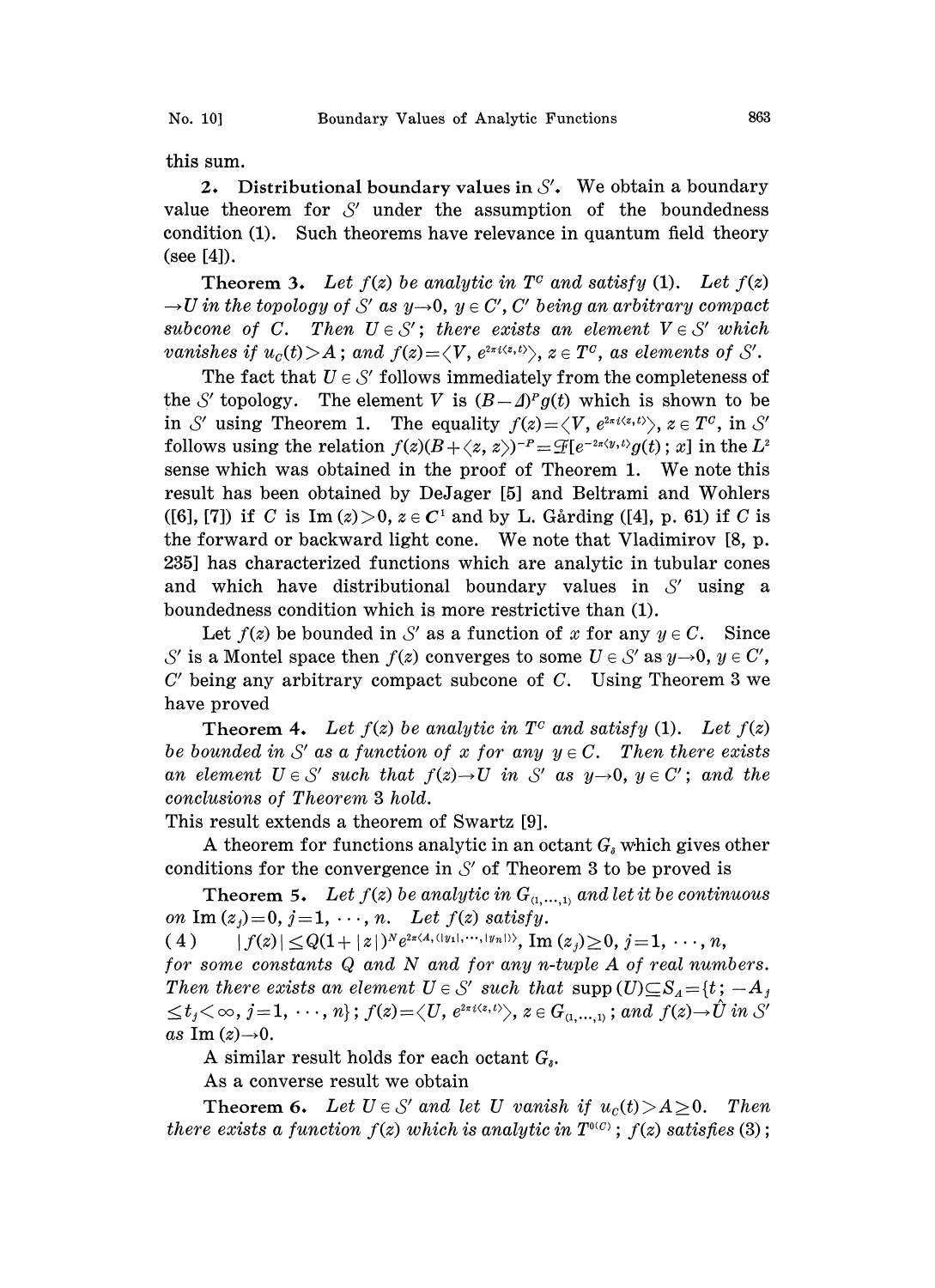$f(z) \rightarrow U$  in S' as y-<br>of x for any  $y \in C$ . as  $y\rightarrow 0$ ,  $y \in C' \subset C$ ; and  $f(z)$  is bounded in S' as a function  $y \in C$ .

The function is  $f(z) = \langle U, \alpha(t)e^{2\pi i \langle z,t \rangle} \rangle$  where  $\alpha(t) \in \mathcal{E}$ ,  $\alpha(t)=1$  on supp  $(U) = \{t : u_c(t) > A \ge 0\}$ , and  $\alpha(t)$  vanishes in a neighborhood of supp (U). The fact that  $f(z) \to \hat{U}$  in S' follows using essentially the same argument as in Theorem 2 except that  $\Psi \in S$  and  $\Phi = \hat{\Psi} \in S$  and supp (*U*). The fact that  $f(z) \rightarrow \hat{U}$  in S' follows using essentially the same argument as in Theorem 2 except that  $\Psi \in S$  and  $\Phi = \hat{\Psi} \in S$  and the topology here is that of S'. To show that  $f(z)$  is bounded in S' we show that  $f(z)$  is bounded on bounded sets of S. Let  $\Phi \in B$ , a bounded set of  $S$ . Then

( 5 )  $\langle f(z), \phi \rangle = \langle U, \alpha(t) e^{-2\pi \langle y, t \rangle} \hat{\phi} \rangle.$ 

It follows that  $\alpha(t)e^{-2\pi\langle y,t\rangle}\hat{\phi}$  is bounded in S for  $y \in C$ . Since  $U \in \mathcal{S}'$ , we have by (5) that  $\sup_{x \in \mathbb{R}} |\langle f(z), \phi \rangle|$  is finite for  $z \in T^c$ . We note that Schwartz ([1], p. 235) has characterized bounded sets in S.

3. Distributional boundary values in  $\mathcal{D}'_{L}$ .

Consider  $\mathcal{D}_{LP}'$  as a subset of S' with the topology of S'. We generalize some results of Beltrami and Wohlers ([6], [7]) for functions Consider  $\mathcal{D}_{L^P}'$  as a subset of S' with the topology of S'. We generanalytic in an octant  $G_{\lambda}$ . For convenience we shall state the results for  $z \in G_{(1,...,1)}$  and note that similar theorems hold for each of the octants. Recall the definition of the set  $S_{(0, \ldots,0)}$  from Theorem 5.

Theorem 7. Let U be a distribution such that supp  $(U) \subseteq S_{(0, \ldots, 0)}$ **Theorem 7.** Let U be a distribution such that  $\text{supp}(U) \subseteq S_{(0,\dots,0)}$ <br>and  $\hat{U} \in \mathcal{D}_{LP}'$  for some  $P, 1 \leq p \leq 2$ . Then  $U = \sum_{|a| \leq m} t^a g_a(t)$ , where  $g_a$  is continuous and bounded if P=1 or  $g_{\alpha} \in L^{q}$ ,  $1/p + 1/q = 1$ ,  $1 < p \leq 2$ 

$$
f(z) = \langle U, e^{2\pi i \langle z, t \rangle} \rangle = \frac{1}{(2\pi i)^n} \langle U, \prod_{j=1}^n \frac{1}{t_j - z_j} \rangle, z \in G_{(1, \ldots, 1)},
$$

 $(2\pi i)^n$   $\rightarrow$   $\vec{f}$   $\rightarrow$   $\vec{f}$   $\rightarrow$   $\vec{f}$   $\rightarrow$   $\vec{f}$   $\rightarrow$   $\vec{f}$  as Im (z) -0.<br>
as elements of S'; and  $f(z) \rightarrow \hat{U} \in \mathcal{D}'_{LP}$  in the topology of S' as Im (z) -0.

Using Theorems 3 and 7 we obtain necessary and sufficient conditions that  $U \in \mathcal{D}_{LP}'$  be the boundary value of a function  $f(z)$  which is analytic in  $G_{(1,...,1)}$  and is bounded as in (4) for  $z \in G_{(1,...,1)}$  and  $A=(0, \dots, 0)$ . We denote such functions by the symbol  $H^+$ .

 $(0, \dots, 0)$ . We denote such functions by the correction  $S$ .  $U \in \mathcal{D}'_{LP}$ ,  $1 \leq P \leq 2$ , is the S'<br>tion  $f(z) \in H^+$  if and only if boundary value of a function  $f(z) \in H^+$  if and only if

$$
\left\langle U, \prod_{j=1}^n \frac{1}{t_j-z_j}\right\rangle = 0, z \in G_s, \delta \neq (1, \cdots, 1).
$$

The proofs of these results are similar in construction to those used for the one dimensional case. For  $U \in \mathcal{D}'_{L^p}$ ,  $1 \leq P \leq 2$ , one can also define a generalized Poisson integral which is an  $n$  harmonic function of  $z$  and which converges in  $\mathcal{S}'$  to the sum of two elements of  $\mathcal{S}'.$ <br>some further results concerning distributional boundary values in of z and which converges in  $S'$  to the sum of two elements of  $S'$ . For as a subspace of  $\mathcal{S}'$  we refer to Carmichael [10].